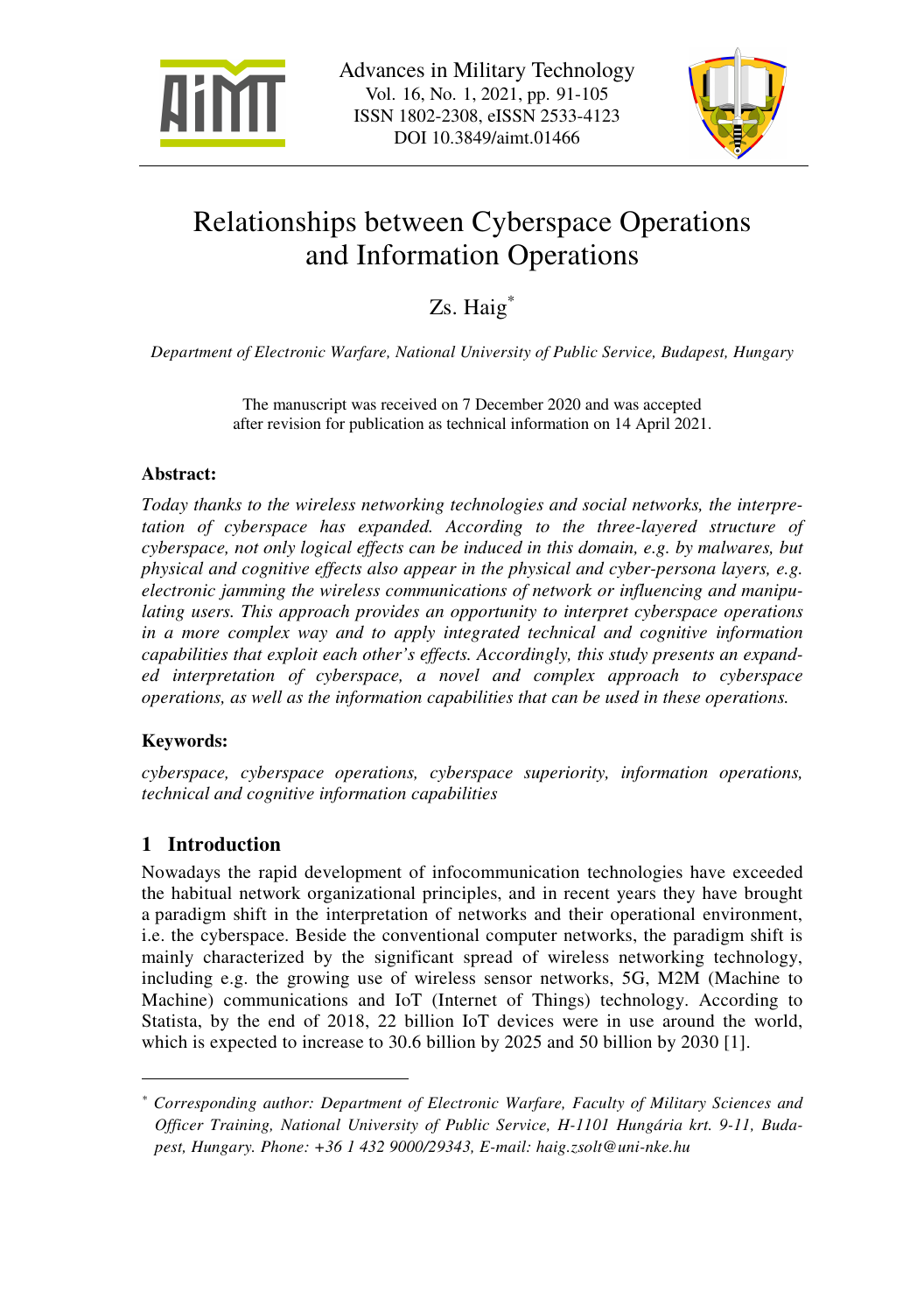IoT can be interpreted as a worldwide network of uniquely addressable objects. IoT appears in people's daily lives, in smart homes and smart cities, as well as in the infrastructures that provide social functioning, such as healthcare, energy supply, industrial companies, transportation, public security and national defense. IoT architecture consists of the following four stages:

- networked things, typically wireless sensors and actuators, which are named as cyber-physical devices,
- sensor data aggregation and analogue-to-digital data conversion systems,
- edge IT systems to perform pre-processing of the data, as well as
- cloud computing data center systems to analyze, manage, and store data [2].

One of the critical elements of IoT technology is the communication, especially its wireless solutions. At stages 1 and 2, basically short-range and low-power communications are used, such as RFID (Radio-Frequency Identification), ZigBee, WiFi, BLE (Bluetooth Low Energy), etc. At stages 3 and 4, longer range communications are necessary, e.g. with mobile cellular systems (3G, 4G, 5G), or with long-range but lowpower LPWAN (Low Power Wide Area Network) devices, such as LoraWan (Long Range Radio Wide Area Network), NB-IoT (Narrow Band IoT), etc. 5G is a major driver of IoT growth. This new mobile technology provides higher data rates (peak data rates: 20 Gbit/s and user experienced data rate: 100+ Mbit/s), extremely low latency (1 ms) and more capacity and connectivity than 4G. These qualitative features are fundamental e.g. for the large-scale proliferation of IoT and especially for autonomous vehicles. By 2024, the number of 5G mobile subscriptions is forecast to rise to around 1.9 billion worldwide [3].

This wireless networking tendency can also be observed in military systems. We can experience the gradual emergence of civilian technologies in the military networks. Several DARPA (Defense Advanced Research Projects Agency) projects focus on research into IoT, sensor networks, and artificial intelligence. They plan to monitor critical junctions, major roadways and railroads, bridges, as well as critical infrastructures and their environment with cheap, small and mass-deployable IoT sensors [4]. NATO STO (Science and Technology Organization) also began research into the military applicability of the IoT. The IST-147 (COM) research project examines the application possibilities of IoT in base operations, situational awareness, energy management, boundary surveillance including harbor etc. [5]. These research directions confirm that the IoT has many military applications. In addition to the above, IoMT (Internet of Military Things) or IoBT (Internet of Battlefield Things) applications include e.g. C4ISR, logistics, fire-control, health monitoring and other applications.

One of the important questions in creating and operating networks is the implementation of communications. Due to the requirement of mobility, the typical communication method of networks today is the wireless connection within the electromagnetic spectrum. Wireless communication in military operations, especially for maneuvering troops, is mostly the only solution in networked command and control, e.g. in the operational application of the tactical internet. However, compared to wired communications, wireless technology expands potential attack possibilities, e.g. by COMINT (Communications Intelligence) and radio jamming, GPS spoofing, etc., thereby increasing the vulnerability of networked systems.

In addition, we can see that the use of cyberspace networking technology for cognitive information and interaction purposes is increasing significantly thanks to social media. As a result, many people as users become actors of cyberspace. Because of this, people can be reached with targeted information more easily than ever before.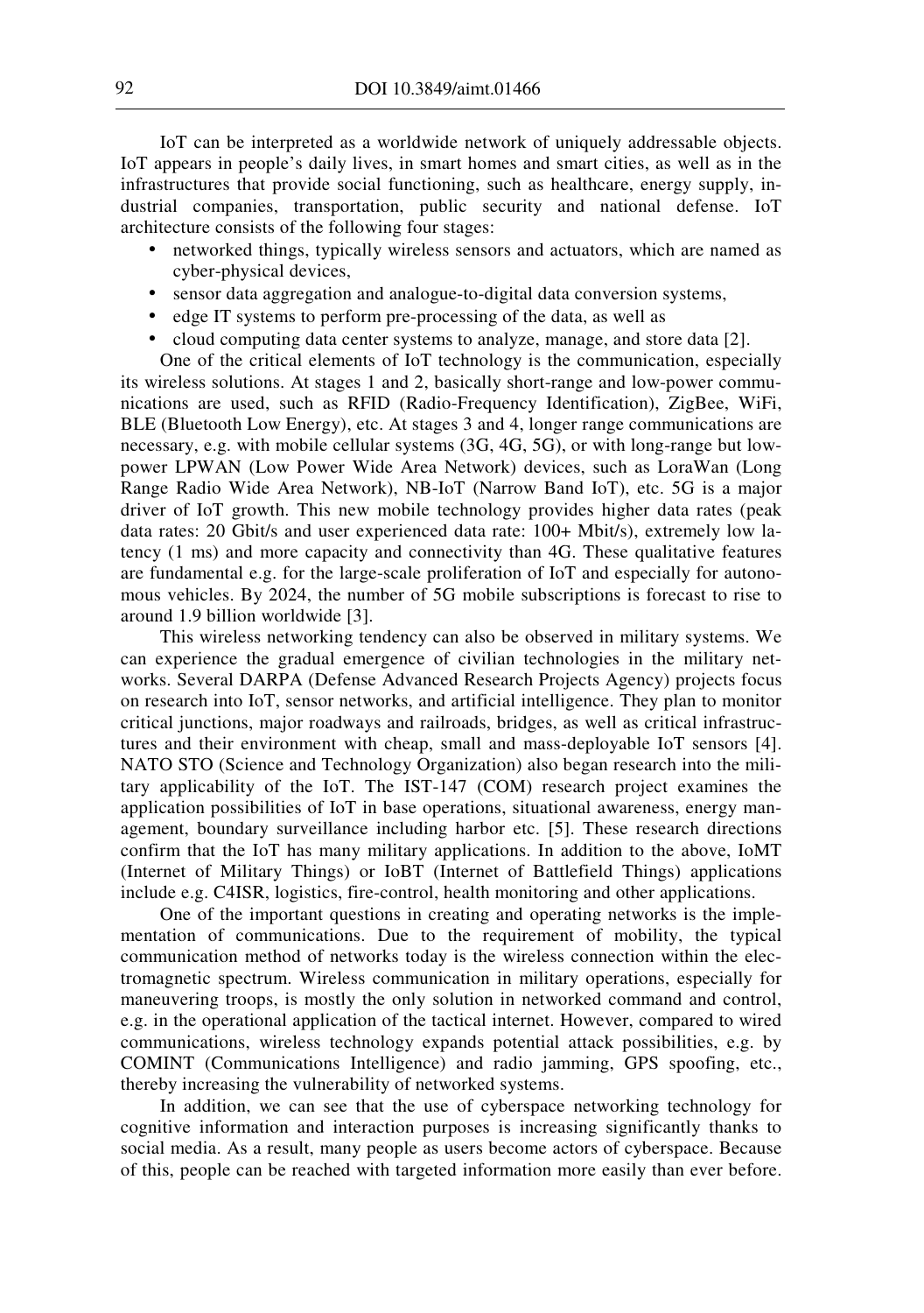With targeted information, they can be informed, influenced and manipulated with greater efficiency. These information activities can also be observed in the structure of cyberspace, which will be discussed in detail in section 3.

The operating environment for each of these new, networked technologies is cyberspace. So, the cyberspace has become much more complex, due to the diversity of devices and systems used in networks, as well as wireless communications technologies. This complexity is further reinforced by the fact that people carry out their information activities largely on the Internet, especially in social media. Thus, cyberspace can be interpreted not only technologically but also in its cognitive effects. This also means that due to the complexity of cyberspace, threats are also more complex and attack surfaces are increasing and becoming more extensive.

Based on the above, the aim of this study is to interpret cyberspace operations within this new type of network environment in correlation with the information operations and their capabilities, as well as to prove the expansion of the interpretation and domains of cyberspace, and based on this, to verify the applicability of the various information activities of information operations in cyberspace.

#### **2 The Interpretation of Cyberspace**

Because of the spread of networked devices, the cyberspace nowadays is an ever increasing part of the information environment and thus of the information battlefield. Namely, today the use of modern networked infocommunication devices can be correlated with cyberspace. But what exactly is cyberspace, how can we interpret it, and what is contained within this domain?

According to the initial widely accepted definition, cyberspace has been identified as a common name of the virtual world made up of computer networks and their services and information they contain. A large group of experts and users think that cyberspace is a multidimensional, artificially created virtual reality, made up by computers and communication connections, and based on a global network.

The radical expansion of wireless networking technologies has resulted in a novel, expanded approach of cyberspace. Today the majority of users use mobile devices and mostly connect to the networks, and therefore to the internet via wireless radiofrequency connections. In addition to human-machine wireless connectivity, the growth of M2M connections (see introduction) also has a significant impact on the proliferation of wireless networks. The development of Wi-Fi technologies and mobile cellular communications, especially the 5G, as well as short- and long-range data communication solutions (e.g. ZigBee, LoraWan, NB-IoT, etc.) of other systems (e.g. IoT) enhances this tendency. This also means that in the interpretation of cyberspace, the electromagnetic spectrum appears as a new element, which can be physically and mathematically well defined.

The appearance of electromagnetic spectrum in cyberspace is shown in Sanjeev Relia's definition, who writes: *"Cyberspace is that human created digital medium used to collect, store and transmit data and information between humans using electronic devices through The EM spectrum enabling nearly instant, boundless, global connectivity without organisational, cultural, national or political borders."* [6].

It is conspicuous that according to more and more definitions, cyberspace goes beyond the world of computers. In 2008, the ITU (International Telecommunication Union) defines the cyber environment in correlation with cybersecurity as follows: *"This includes users, networks, devices, all software, processes, information in stor-*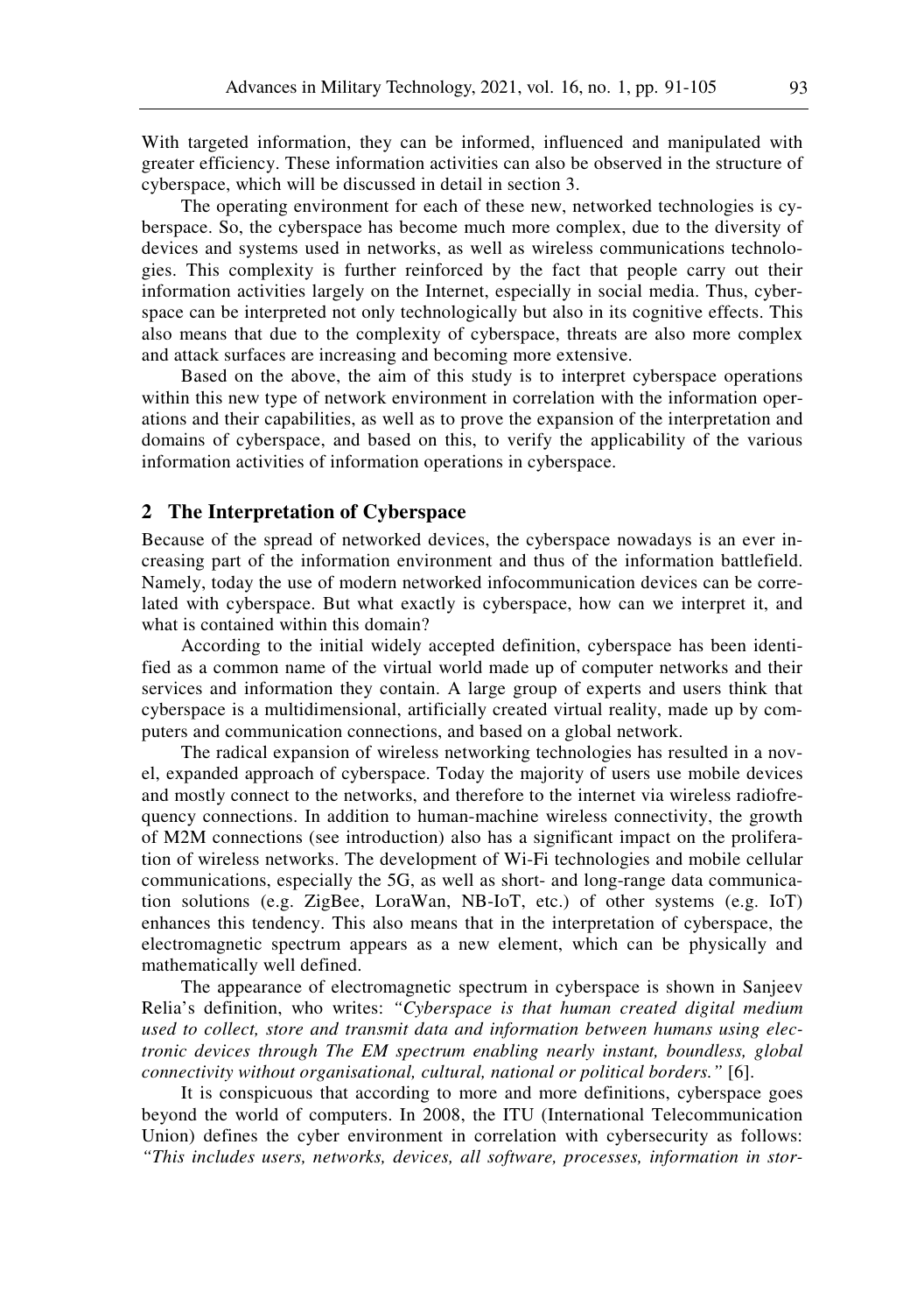*age or transit, applications, services, and systems that can be connected directly or indirectly to networks."* [7].

Military science was amongst the firsts to realize this comprehensive and expanded definition of cyberspace, and declared that it is considered as one of the important areas of military operation environment and information battlefield. According to the military terminology dictionary issued by the USA DoD in 2017, the cyberspace is *"A global domain within the information environment consisting of the interdependent networks of information technology infrastructures and resident data, including the Internet, telecommunications networks, computer systems, and embedded processors and controllers."* [8].

By analyzing the referenced cyberspace definitions, we can draw the following conclusions: Cyberspace is a manmade domain that provides interpersonal relationships for people. A very good example of this is the social media, where people can establish new kind of connections, create connection networks by using the latest network technologies. However, we have to highlight the fact that the new type of connection space provided by cyberspace is not solely for people. With the appearance of IoT and the M2M communication, connecting physical devices into networks and accessing various smart services (self-driving cars, smart homes, smart cities etc.) becomes available. In this case, in cyberspace we are not talking about interpersonal relationship, even if there are indirect services provided for people.

Besides this, cyberspace is a dynamic domain, which points at its ever changing and expanding nature. This change and expansion are indicated by the quantity and variety of devices that can be used in this space (e.g. cyber-physical devices, sensor technology, IoT), by the improvement of communication methods (e.g. M2M connections), and by the shifting emphasis from wired to wireless. It is also important that, in addition to traditional computer networks, any device or system that is connected to networks via wired or wireless communication methods, and collects, stores, processes and transmits information is part of the cyberspace.

Ke Xu and co-authors highlight such nature of cyberspace where humans, computers, and smart objects are pervasively interconnected. This interconnection can be observed in the integration of IoT and existing network systems, including the Internet, cloud computing, cellular network, social and industrial networks. They point out that the integration of heterogeneous network technologies is the major driver of network innovation. In consequence, they offer novel interdisciplinary concepts such as the Cloud of Things (CoT), the Web of Things (WoT), and the Social Internet of Things (SIoT) [9].

Based on the analysis and synthesis of the presented definitions we can compose a novel, comprehensive definition of cyberspace as follows. *The cyberspace is an artificially created, dynamically changing domain, where the infocommunication devices and systems – connected to each other via networks, and using also the electromagnetic spectrum – operate to collect, store, process, forward and utilize information, enabling continuous and global connection between people and various devices.*

This definition supports the structure of cyberspace – presented in the next chapter – and provide an opportunity to interpret cyberspace operations more broadly than before. In addition to the typical malware threats, these operations include electronic attack modes against the network and its components (e.g. electronic interception, electronic jamming and spoofing, etc.) and protective measures (e.g. electronic defense, TEMPEST, shielding, etc.) that can be used in the electromagnetic spectrum, as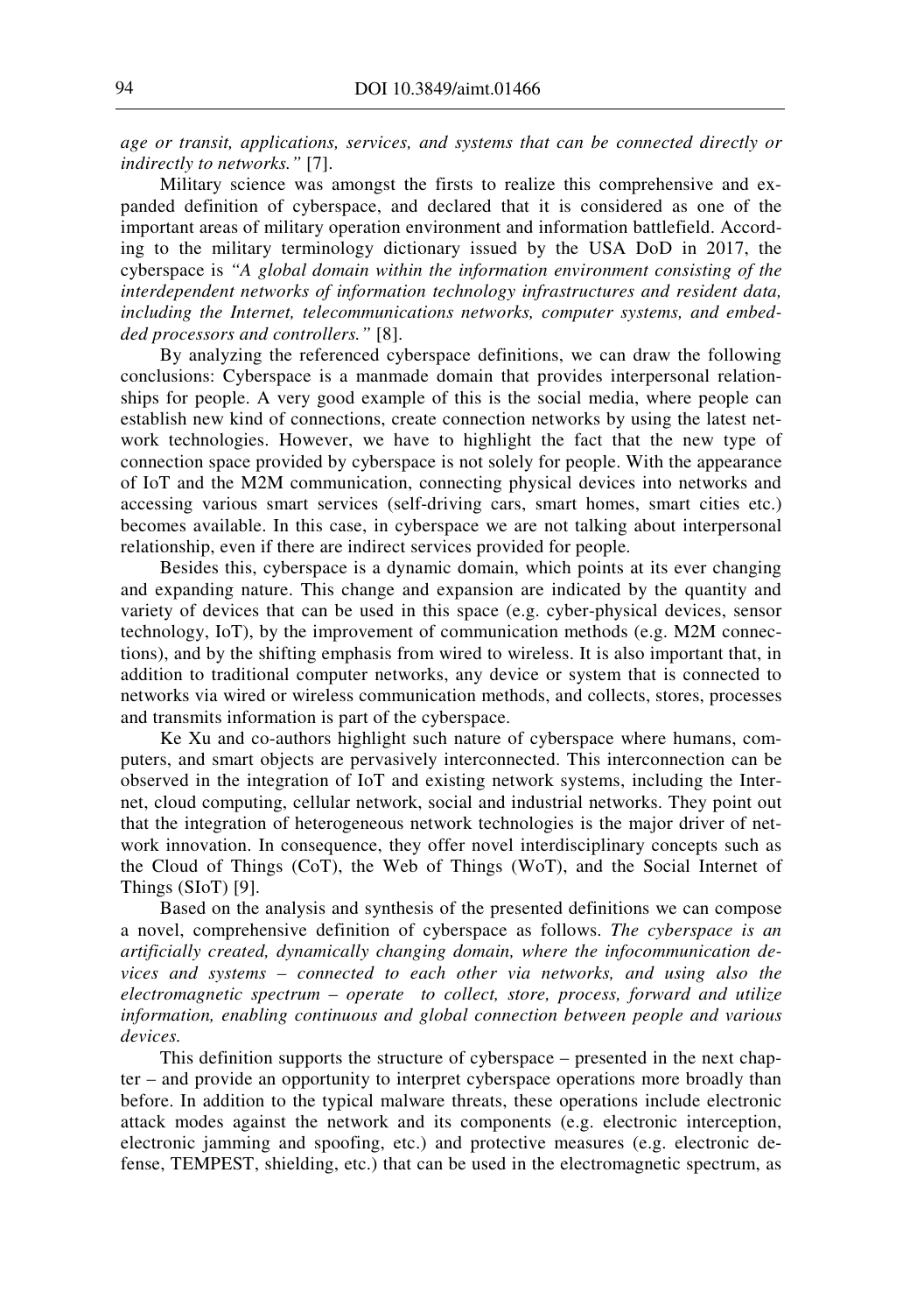well as cognitive influencing techniques (e.g. propaganda, fake news, misinformation, etc.). This definition also points out that cyberspace is now becoming not only an arena for interpersonal relationships, but also for human-machine and machinemachine connections. This also means that attack and defense surfaces further expand for cyberspace operations. These will be discussed in more details in the following sections.

It is important to emphasize that the military interpretation of cyberspace can also be applied to networked electronic systems. At the present, however, not every device is networked in the military operations. There are several electronic devices which operate independently on the battlefield, e.g. stand-alone unattended sensors, expendable jammers, RC-IED-s (Radio Controlled Improvised Explosion Devices), etc. These devices also manage information. The sensors collect data and transmit them into data processing centers, which are used in decision-making, or expendable jammers interfere e.g. communication. However, these devices do not do this in a networked operating environment such as e.g. the IoMT systems. As the most important element in the interpretation of cyberspace is networked operation, so these military electronic devices (systems) are not part of cyberspace, their operating environment is not the cyberspace.

At the same time, the networking can also be observed in military applications. In this case, we can discover the formation of both loose and firm heterogeneous networks, similarly to the civilian sphere. These are also the main sources of military network development in military operational applications. Good examples for these heterogeneous networks are the military cloud, the IoMT, or IoBT, the tactical internet, as well as the ad hoc networked unattended ground sensor systems.

Therefore, it can be seen that there is a convergence between the cyberspace and the electromagnetic spectrum. This means that these two domains have a common set, based on the operation of networked infocommunication systems. However, the full convergence has not yet taken place, but for instance the U.S. Army's Cyberspace and Electronic Warfare Operations doctrine published in 2017, already shows a closer connection between electronic warfare in the electromagnetic spectrum and cyberspace operations [10].

The appearance of the electromagnetic spectrum in the cyberspace is important because communication by radiofrequency increases the possibility of threats against networks. Due to the growing prevalence of wireless networking technologies and their widespread use in military operations, electronic warfare (EW) as one of the capabilities of information operations, is also becoming an increasingly important part of cyberspace operations. This military activity, which is over nearly 120 years old, has always played an important role in restricting enemy's command and control capabilities. The possibility of using it in cyberspace further enhances the importance of this capability.

EW is similar to computer network operations (CNO) in many ways. Main tasks of both are intelligence, attack and protection of command and control systems, but the CNO does all these with logical methods, e.g. with malwares, while EW carries them out in the electromagnetic spectrum by causing physical effects. EW in the cyberspace is manifested in the electronic surveillance (electronic support measures), electronic attack (electronic jamming, deception and neutralization) and electronic defense of network devices and network communications. In addition, during CNO, malwares are injected into the network in the radio frequency spectrum through wireless access. So, this may also be considered as a specific and novel EW technique, i.e.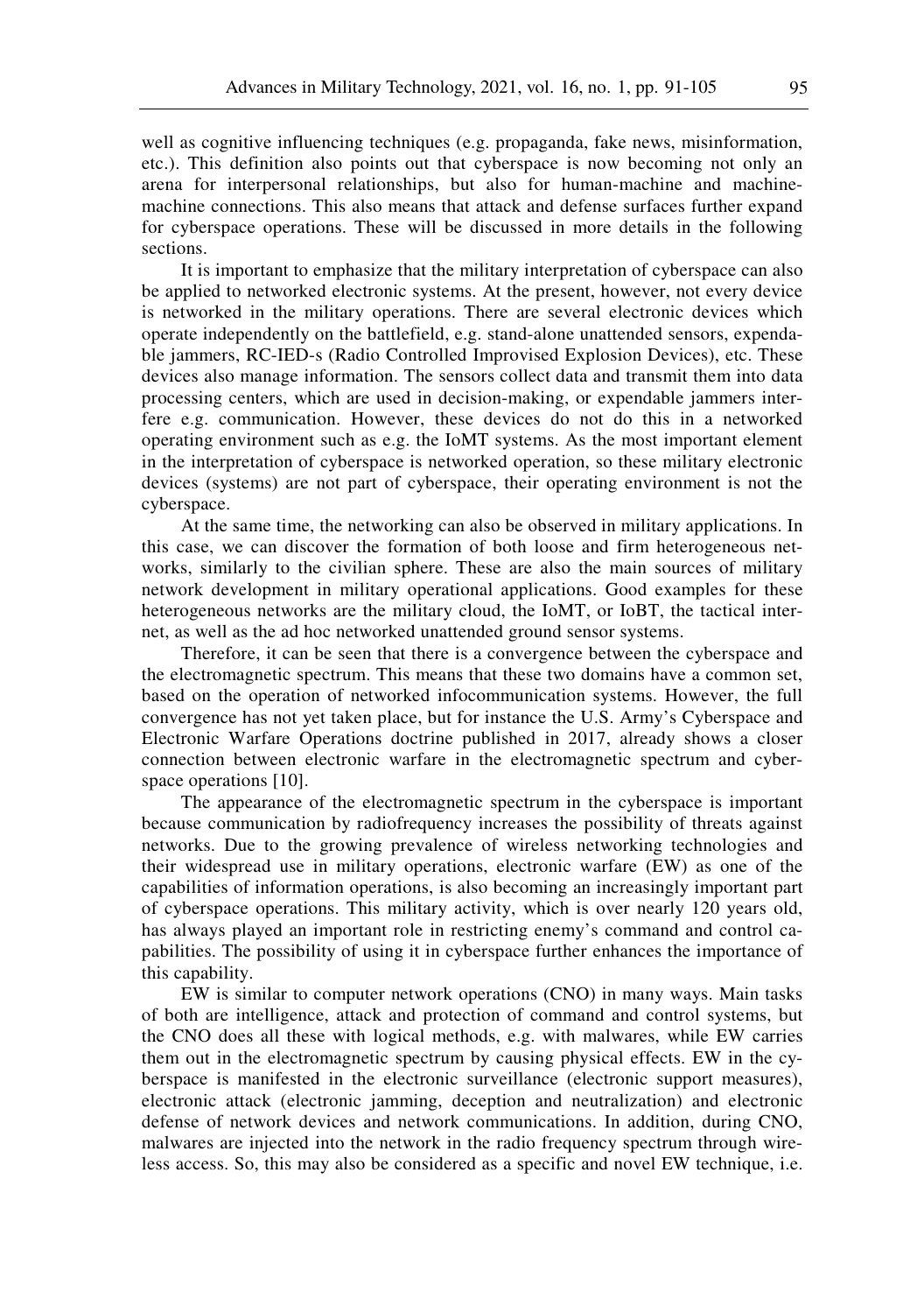transmitting malwares to the network instead of signals interference. Based on these, the appearance of EW in cyberspace indicates a serious challenge to network protection and cybersecurity for both system designers and users.

## **3 The Structure of Cyberspace**

The cyberspace is part of the information environment; it can be interpreted in all three of its dimensions, i.e. the physical, informational and cognitive dimension. The various literatures on cyberspace mostly refer to these dimensions as layers. They interpret various components with different names within the layers that also define the relationship with each other. [6, 11-13]. Using these, we can include the following among the layers and components of cyberspace:

- physical layer:
	- o geographic component,
	- o network component,
- logical layer,
- cyber-persona layer:
	- o interface component,
	- o user component,
	- o social component (Fig. 1).



*Fig. 1 Structure of cyberspace (edited by the author based on* [13-14]*)* 

The physical layer consists of geographic and network components. The geographic component refers to the geographical/physical location of the infrastructures and the hardware elements of the networks. The network component shows the types and kinds of the infrastructure and the hardware elements of the networks. These include among others the sensors, data storage centers, servers, routers, cables, optical cables, radiofrequency data transmitting devices, mobile cellular base stations, satellite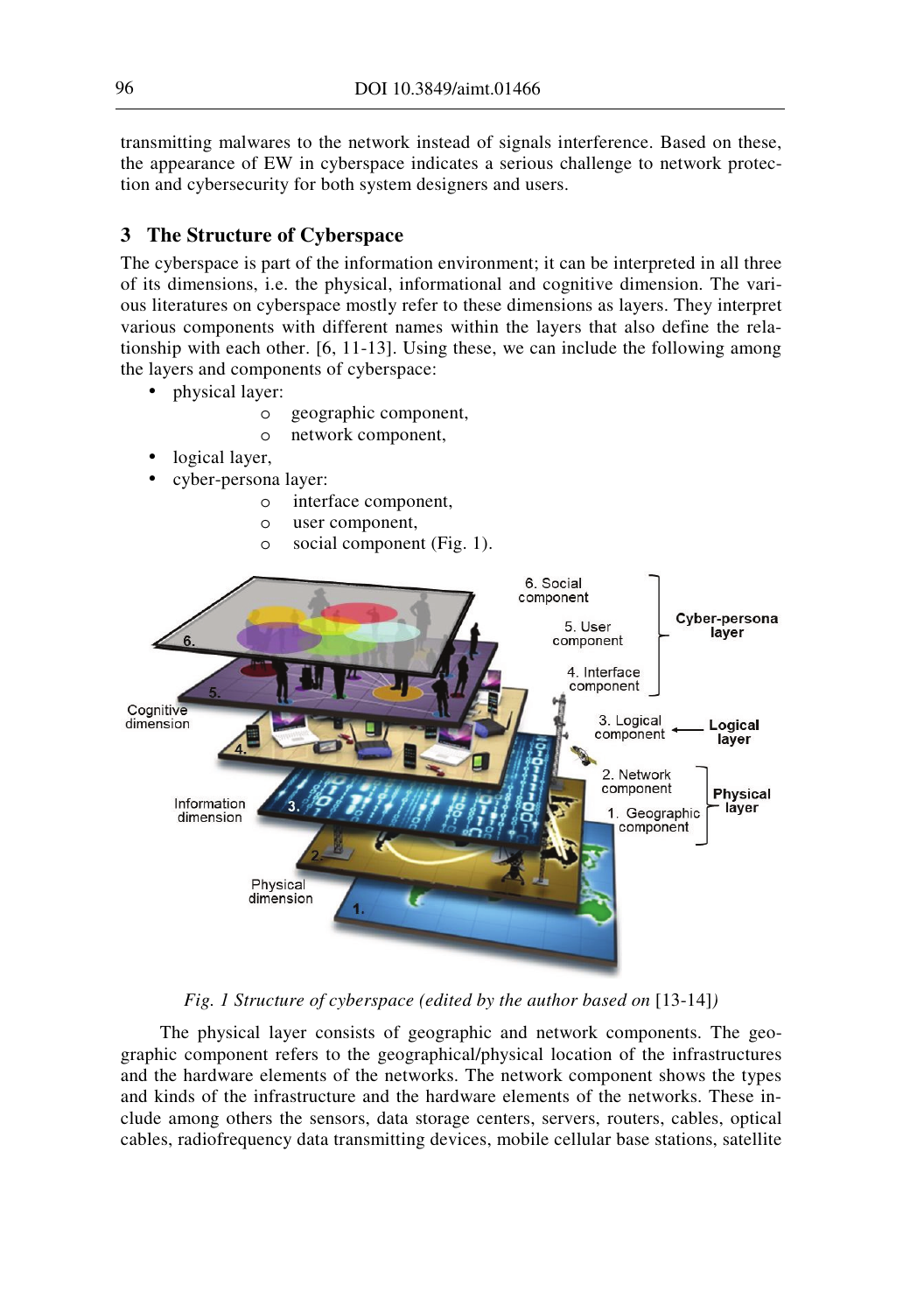devices, etc. The physical layer also includes the electromagnetic spectrum, as the physically definable domain of the wireless network communications.

The logical layer is the virtual space of the network, which contains the physically not tangible elements of cyberspace. The elements of the logical layer could be the information managed in the networks, transmission control- and address protocols {like e.g. TCP/IP (Transmission Control Protocol/Internet Protocol)}, software applications, the data of network providers and users, internet domain names, information security solutions, etc.

The cyber-persona layer consists of interface, user and social components. This layer personalizes the cyberspace. This means the digital representation of network users in the cyberspace. The identities of the cyberspace actors appear in this layer that e.g. can be used to obtain information and to influence users, while their real identities and affiliations remain hidden [15].

In the cyber-persona layer, the interface component connects people to the logical and physical layers of cyberspace and through them to each other, applying the users' hardware and software tools. This contains the user's own personal infocommunication devices, like personal computers, laptops, tablets, smartphones, navigation devices etc.

The user component refers to the people on the network, who have unique addresses, ID-s, e.g. IP address, e-mail address. A person can even have multiple personalities in the network, e.g. one can be a registered user on multiple social media platforms, can have multiple e-mail accounts, or can connect to the network using various devices, like PC-s, tablets, smartphones.

The third and highest level of the cyber-persona layer is the social component which means the relations and interactions of the people on the networks. Because of the intensifying of usage of social media, the significance of this component is increasingly important. Thanks to the social component, the individuals are now not merely passive users of the cyberspace, but also its active participants.

The properties of these layers and components show in which layers and what devices, techniques and procedures can be applied to realize information operations taking place in the cyberspace, It shows who or what could be their targets and what effects can be achieved by certain information operations capabilities.

Accordingly, the following information operation activities can be conducted in the three layers:

- in the physical layer e.g. physical destruction of network infrastructures, electronic based intelligence, interception and jamming of network communication devices, or protection against these methods,
- in the logical layer e.g. applying Malwares, deleting or compromising databases, limiting network access by DDoS (Distributed Denial of Service) attacks etc., or protection activities using firewalls, antivirus software, access control, etc.,
- in the cyber-persona layer e.g. influencing the users by targeted messages, news, hoaxes, fake news, or enhancing the protection by security awareness training.

#### **4 A Brief Overview of Information Operations**

The information environment is the operational domain of the information operations, in which physical, informational and cognitive dimensions can be interpreted. Cyber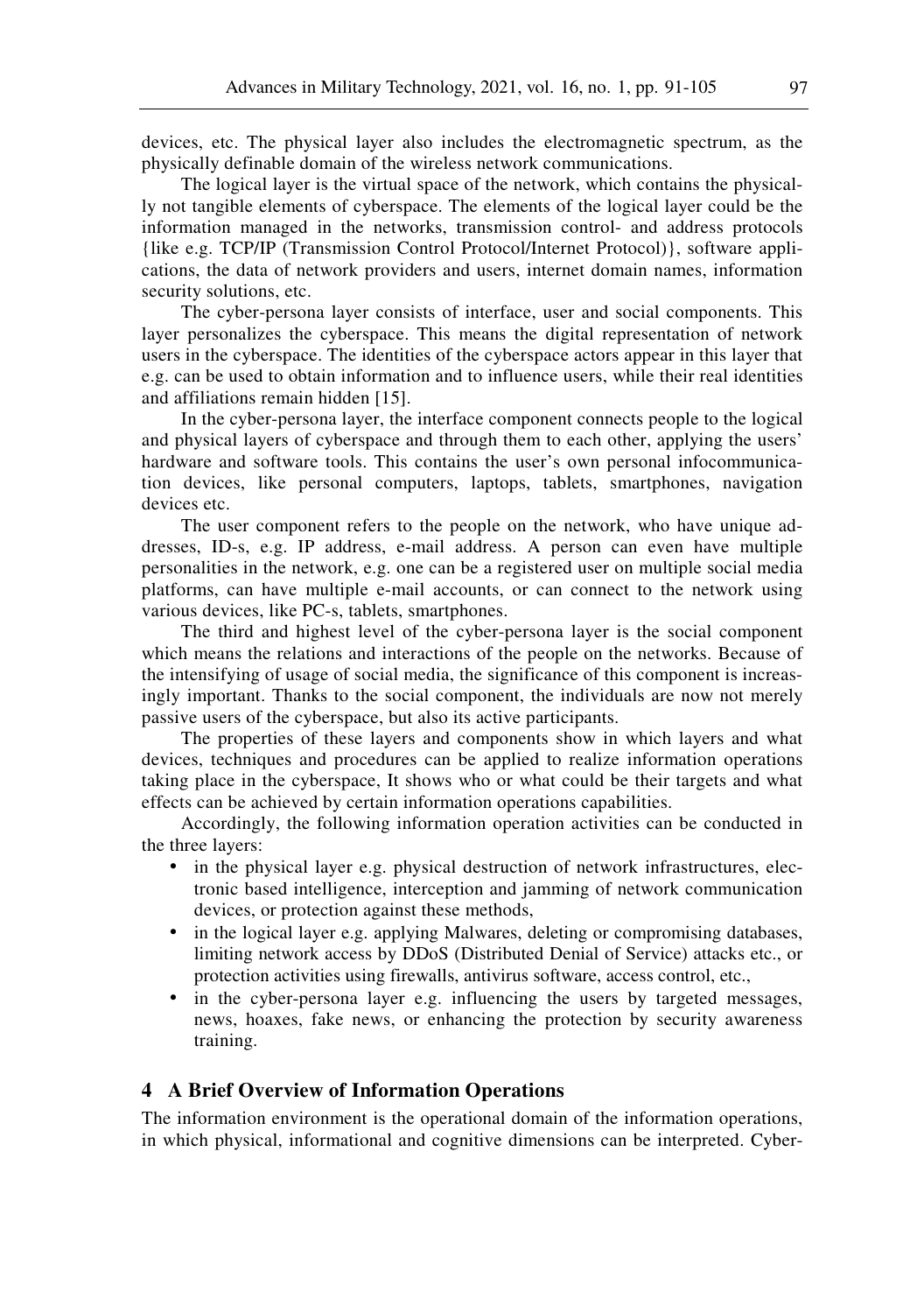space makes up an increasingly important and significant part of this environment, and it touches all three dimensions of information environment.

The general purpose of information operations is to support military operations in the information environment. Creating information superiority and/or influencing effects, depending on the nature, and environment or target audience of the operations, can achieve this general purpose. In traditional military operations, the information superiority is basically a technical question. Weakening the enemy's information capabilities and protecting one's own capabilities can usually gain it. In 4<sup>th</sup> generation operations, the information operations are often not carried out against enemies, instead the target audience contains neutral actors, civilians. The purpose of these operations is not the weakening of capabilities, but convincing or influencing civilian actors. It can be achieved by the influence-based adaptive informational superiority [16].

Information operations are a set of activities aimed at the integrated, synchronized and coordinated application of information capabilities in the information environment, which create desired effects on the will, understanding and capability of the target audience directly with cognitive capabilities and/or indirectly with technical capabilities to achieve the objectives of the operations [17].

These information capabilities can be divided into the following two major groups, depending on dimensions which they affect:

- technical capabilities,
- cognitive capabilities.

The technical capabilities focus on information management processes, namely information gathering, storing, processing and transmitting. In contrast, the cognitive capabilities focus on the content of the information, using various mediating tools and methods and they directly target the conscious activities of people with pre-designed messages.

Based on the above, the technical and cognitive capabilities of information operations include:

- technical capabilities:
	- o electronic warfare (EW),
	- o computer network operations (CNO),
	- o physical destruction of information targets,
	- o technical capabilities of operation security (OPSEC),
	- o technical capabilities of deception.
- cognitive capabilities:
	- o psychological operations (PSYOPS),
	- o public affairs,
	- o civil-military cooperation (CIMIC),
	- o cognitive capabilities of operation security,
	- o cognitive capabilities of deception.

The synchronized and integrated application of the technical and cognitive capabilities appropriate to the target audience ensures the achievement of the objectives of information operations and thus the successful support of military operations.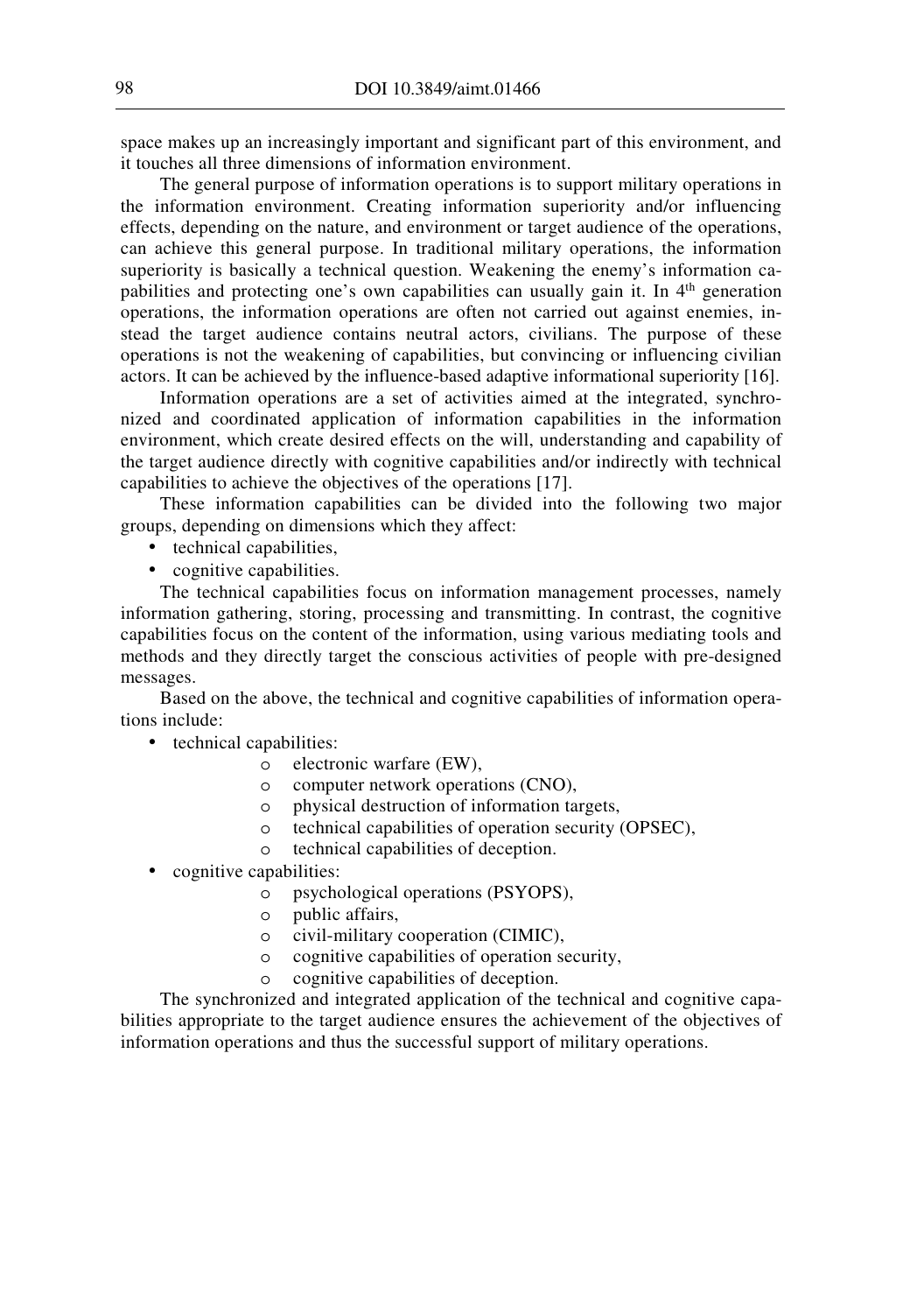## **5 Cyberspace Operations**

#### *5.1 Cyberspace Superiority and Cyberspace Influencing Effects*

In parallel with the recognition of the significance of cyberspace, the interpretation of cyberspace superiority also appeared in military doctrines. The US Army's doctrine FM 3-12 Cyberspace and Electronic Warfare Operations issued in 2017 defines cyberspace superiority. According to the definition: *"Cyberspace superiority is the degree of dominance in cyberspace by one force that permits The secure, reliable conduct of operations by that force, and its related land, air, maritime, and space forces at a given time and place without prohibitive interference by an enemy or adversary. Cyberspace superiority enables, supports, provides, and facilitates warfighting capabilities that affect, support, and enable every warfighting function and daily activity."* [10]. Cyberspace superiority is the part of information superiority that can be achieved by the utilization of networked infocommunication technologies, and as a result of this, one's own capabilities increase significantly.

Similarly to information superiority, we can distinguish three equal and closely related elements of achieving and maintaining cyberspace superiority:

- information gathering about the other parties' capabilities, about own possibilities and environment by using various electronic and IT data collection devices, sensors and communication tools,
- obstructing the operation of the other parties' networked infocommunication systems, restricting and encumbering the procession and transmission of information, as well as influencing the decision makers and personnel through infocommunication networks,
- protection of one's own networked information capabilities, decision makers and personnel against the other parties' various logical and physical (electronic) attacks and influencing attempts implemented via networks.

In non-traditional, 4th generation hybrid operations, where the enemy is not obviously identified, similarly to the traditional informational superiority, the traditional cyberspace superiority cannot be completely interpreted. The use of cyber countermeasures and negative influencing effects is not appropriate against civilian actors. Instead, the goal is to create adaptive cyberspace superiority caused by influencing and information effects.

#### *5.2 Interpretation of Cyberspace Operations*

The traditional and adaptive cyberspace superiority is related to the information superiority and part of that, which can be achieved in cyberspace. Since the cyberspace superiority is interpreted as part of the information superiority, it can be achieved through cyberspace operations that can be interpreted as a part of information operations.

Based on the definition of information operations, we can define cyberspace operations. Cyberspace operations are a set of activities aimed at the integrated, synchronized and coordinated application of information capabilities in the cyberspace, which uses cyberspace networked infocommunication systems to create desired effects on the will, understanding and capability of the target audience directly with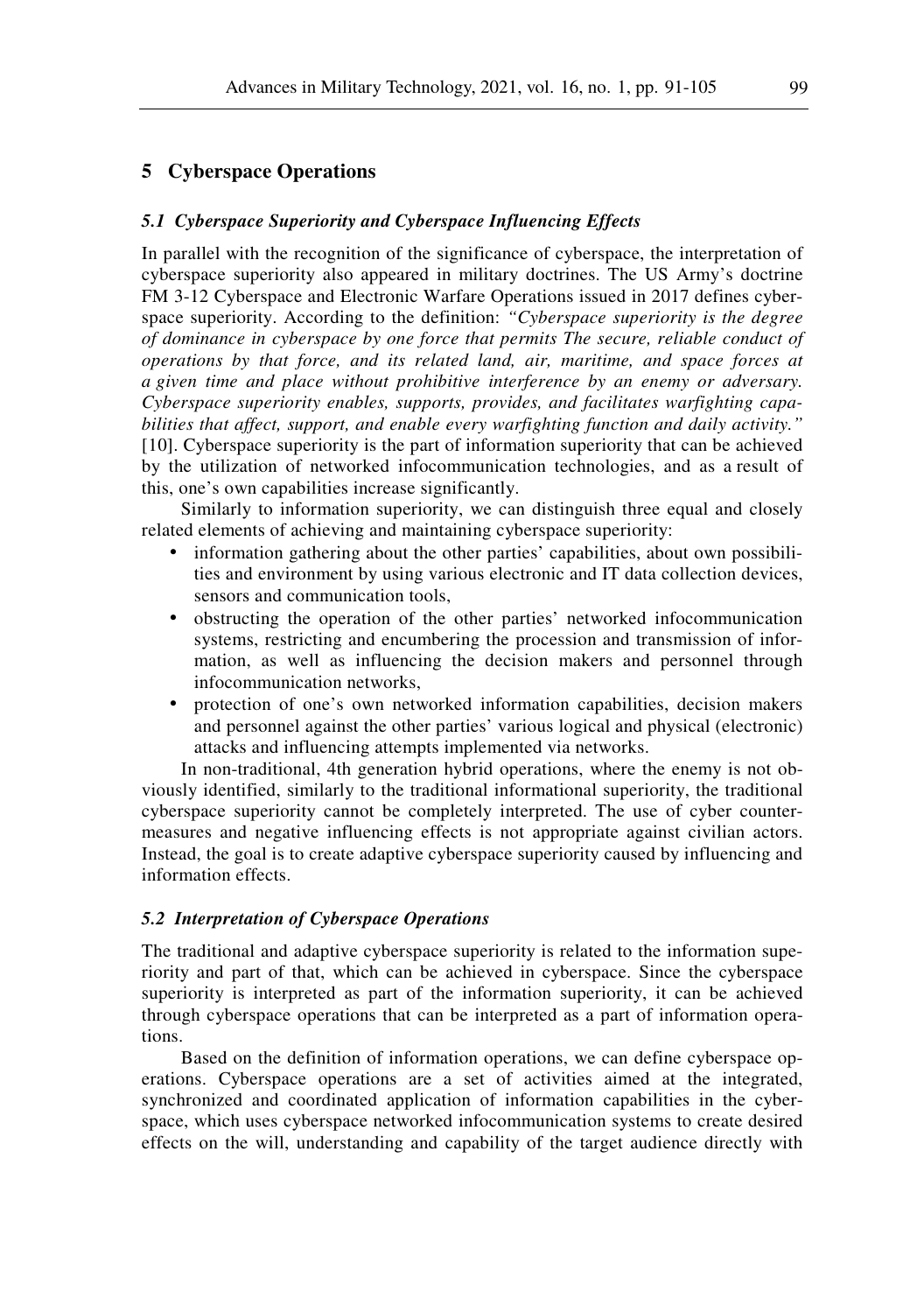cognitive capabilities and/or indirectly with technical capabilities, to achieve the objectives of the operations.

In consideration of the expanded interpretation of cyberspace, activities within the scope of technical capabilities include:

- accessing the computer networks and exploitation them,
- accessing, modifying, and destroying databases,
- disrupting services by DDoS attacks,
- interception of telecommunication networks,
- jamming of data collection and communication devices and systems,
- various forms of electronic attacks against navigation systems, as well as
- protection against the similar activities of the opposing parties.

The cognitive capabilities taking place in the cyberspace can be accomplished by real and false messages delivered to the target audience through networked infocommunication systems. These may include messages and news disseminated via internet news portals, social media, and partly through the traditional electronic media (TV, radio), which are able to influence and inform the public opinion of the chosen target group or target individuals. The listed activities introduce just a few examples from the wide range that can be used for offensive purposes against the other parties' networked infocommunication systems and user, or for defensive purposes, in the interest of protecting our own similar systems, as well as preparing people and enhancing their security awareness.

Activities in cyberspace contribute to achieving military purposes more and more frequently. This is supported by the events that have already taken place, in which opposing parties carried out cyberattack activities synchronized with armed conflicts. The conflicts in Georgia and eastern Ukraine are model examples of this. These operations were often focused on restricting the other party's infocommunication systems, and through them, they caused serious damage in the operation of some critical infrastructures.

Thus, in 2008, the Georgian parliament and government websites became unavailable, and in December 2015, after annexation of the Crimea, there was a service outage in the Ukrainian power supply, caused by a backdoor malware called BlackEnergy [18]. Both cases were linked with actual military operations, and based on this, both Georgia and Ukraine assumed that Russia was behind the attacks. Either regular and irregular forces, or even civilian hacker groups can carry out these types of cyberspace operations in order to support military operations and political goals.

However, thanks to today's networked society, the use of cyberspace operations is not solely related to military operations. Today, we encounter news on a daily basis, which report various hacker groups carry out cyberattacks against government agencies, institutes, economic organizations, etc. in hopes of achieving political goals or economic benefit. Attacks in this physical and logical layer induce service outages, database alterations, data theft etc. in the networked infrastructure of the attacked organization, and their effects also appear in the physical and logical layer of cyberspace.

In addition, nowadays we are more frequently encountered with such cyberspace effects, where the purpose is not to cause malfunction in some kind of information infrastructure, but to influence the network users and through them the public opinion. These "soft attacks" do not damage the data and information, nor the hardware and software elements of the infocommunication system. Instead, by disseminating politi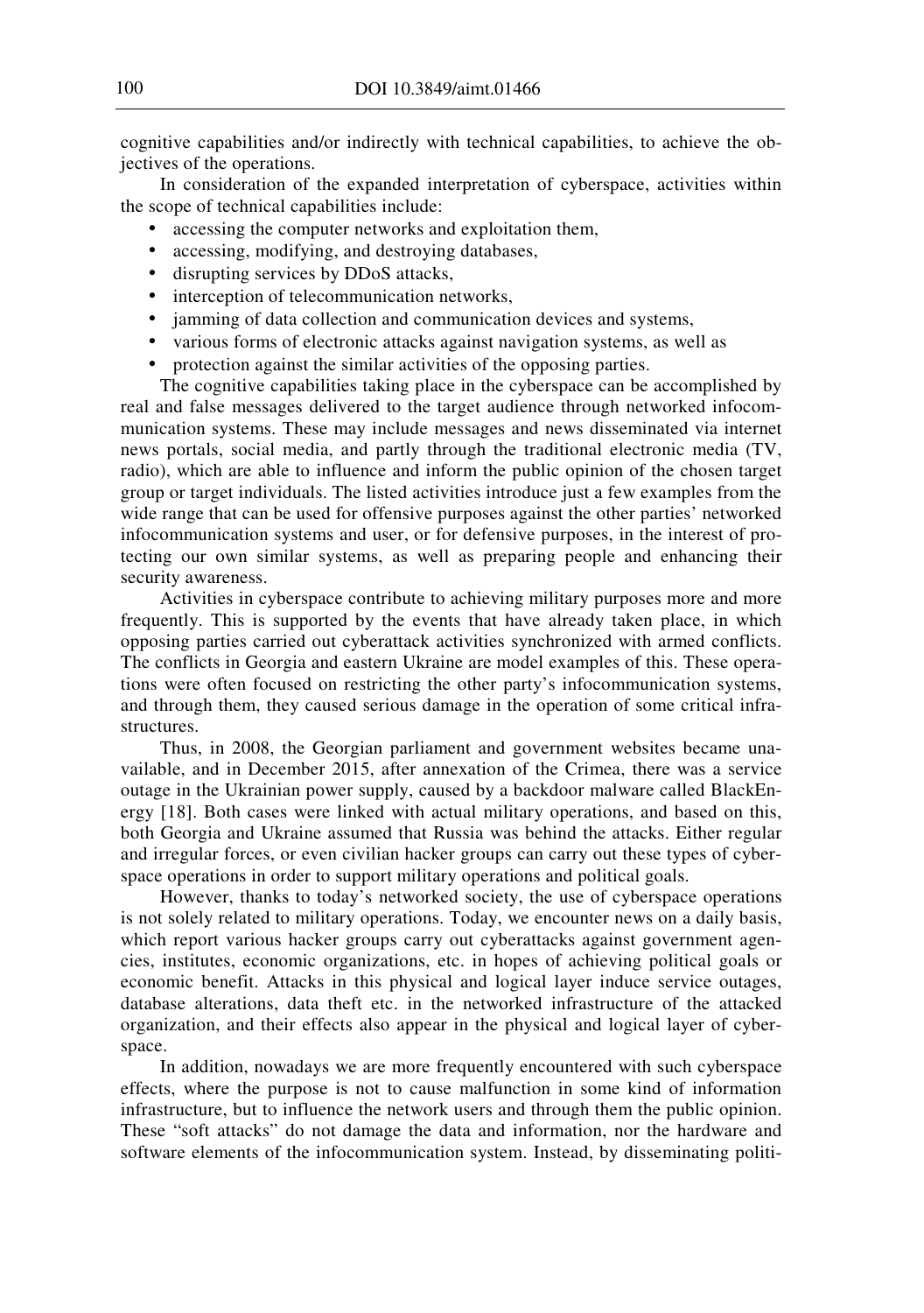cal and ideological messages on the network, they attempt to achieve such influencing effects in the people and in a wide range of society that serves the interests of the disseminator of messages and news. All of these also prove that the cyberspace operations remove the sharp boundaries between the war in Clausewitzian sense and the peacetime activities for political purposes. Therefore, this is one of the most important characteristics of cyberspace and cyberspace operations.

Tab. 1, which summarizes the usable information capabilities in cyberspace, illustrates the targets (target groups) of each capabilities, the applicable offensive activities against the targets, the protection methods and influencing effects, as well as the relationship of these activities to the layers of cyberspace. Accurate, real-time, and relevant intelligence is essential for the effective application of each capability. Therefore, although intelligence is not part of information operations and thus cyberspace operations, the table also includes the cyberspace appearance of electronic based intelligence.

Technical information capabilities are basically related to the physical and logical layers of cyberspace, they are realized in them and their effects also prevails there. In contrast, the cognitive information capabilities focus on the humans to form and shape the attitudes, opinions, thinking, behavior of people and social groups. Thanks to modern network technologies, the usage of targeted messages delivered via the internet, especially social networks, has now become almost commonplace. Based on this, the scene of applying cognitive information capabilities can also be the cyberspace, even its physical and logical layers, and the messages transmitted through them have an effect in the cyber-persona layer.

#### **6 Conclusions**

Nowadays, the amount of data generated and managed in networks is constantly growing. The new network technology, characterized by IoT and cloud computing, not only generates large amounts of data, but it also offers more efficient data storage and processing solutions than before. Thanks to IoT and M2M connections, full interconnection has come true in networks with cyber physical sensors and actuators, as illustrated, e.g. by smart home and smart city concepts.

The data management benefits of sensor networks, IoT and cloud technology are also having an impact on military networks. The integration of sensors, embedded devices, database technology, and software analysis into a battlefield network closely reflects the essence of IoT. Compared to the past, IoT based sensor networks provide significantly more data on the position, technical means and capabilities of the opposing party, as well as changes in the battlefield environment. As a result, cloud-based data storage, processing, and information sharing enable more efficient command and control, and decision-making. Based on this, we can recognize such nature of cyberspace where humans, computers, and smart objects are pervasively interconnected. It means that today cyberspace is not only a domain for interpersonal relationships, but also for human-machine and machine-machine connections.

However, due to the nature of wireless technology, the military application of IoT (IoMT, IoBT) and cloud technology also faces many vulnerabilities, such as modifying or compromising sensor data, unauthorized access to data, jamming network communication, etc. From the aspect of military operations in cyberspace, these technological developments and new vulnerabilities required the redefinition of cyberspace and its structure. Accordingly, beside the purely logical conception, the physical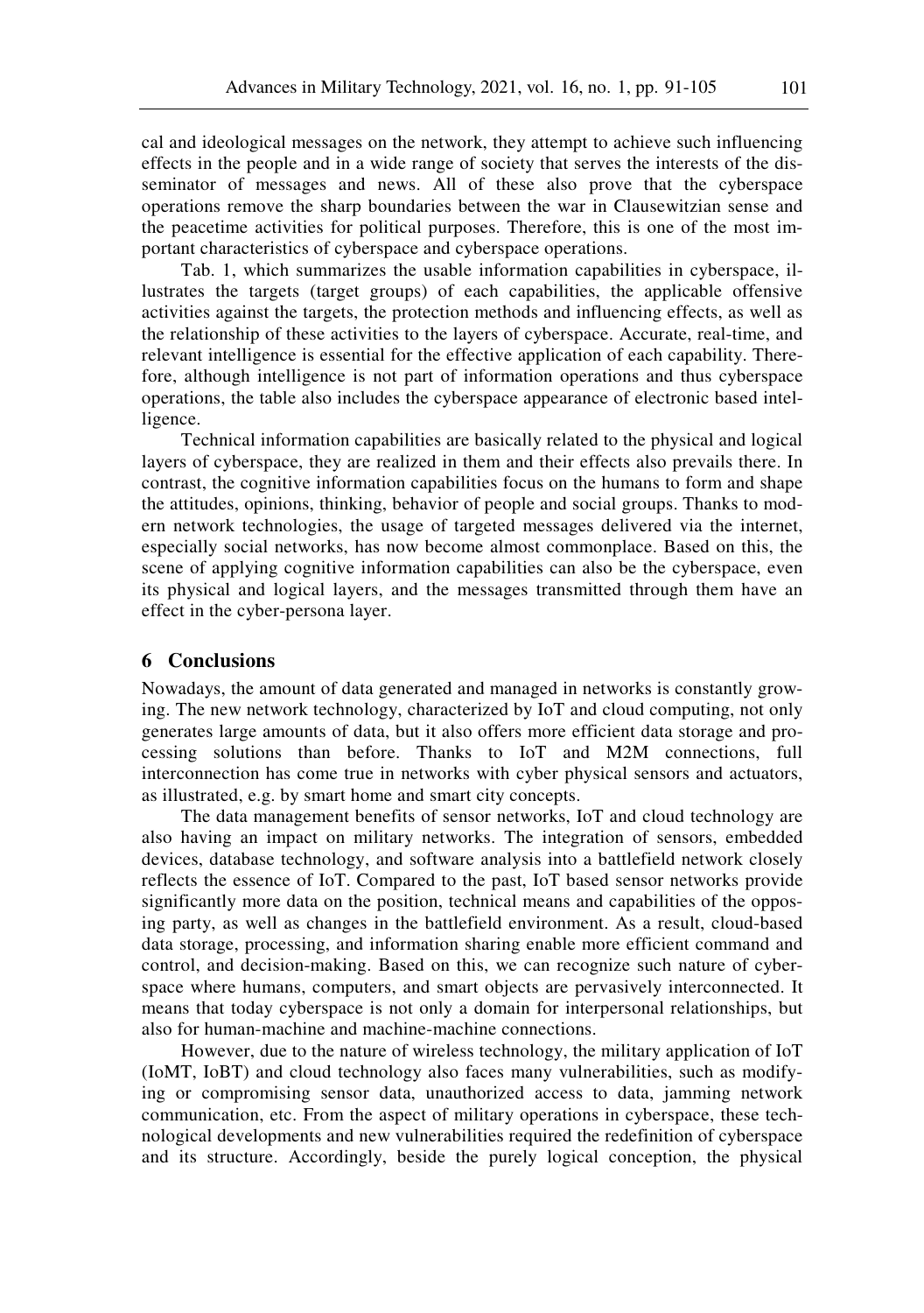space, including the electromagnetic spectrum as well as the cognitive domain are also important parts of cyberspace.

| <b>Capability</b>                          | <b>Targets</b>                                                                                                     | <b>Activities</b>                                                                                                                     | <b>Layers of cyberspace</b>                |                                            |
|--------------------------------------------|--------------------------------------------------------------------------------------------------------------------|---------------------------------------------------------------------------------------------------------------------------------------|--------------------------------------------|--------------------------------------------|
|                                            |                                                                                                                    |                                                                                                                                       | <b>Activity</b>                            | <b>Effect</b>                              |
| Electronic<br><b>based</b><br>intelligence | Networked electronic<br>devices; Wireless<br>communication                                                         | Signal intelligence;<br>Measurement intelli-<br>gence, Open source<br>intelligence, etc.                                              | Physical                                   | Physical                                   |
| Computer<br>network<br>operations          | Network, Hardware;<br>Software; Operating<br>systems; Databases;<br>Cyber-physical<br>devices                      | Computer network<br>exploitation, attack and<br>defence, e.g. Malware,<br>DDoS, deleting and<br>modification of data-<br>bases, etc.  | Logical                                    | Logical;<br>Physical                       |
| <b>Electronic</b><br>warfare               | Networked electronic<br>devices; Sensors;<br>Wireless communi-<br>cation; Navigation;<br>Cyber-physical<br>devices | Electronic intelligence;<br>Electronic jamming;,<br>Electronic deception;<br>Electronic neutraliza-<br>tion; Electronic<br>protection | Physical                                   | Physical                                   |
| <b>Physical</b><br>destruction             | Hardware; Elements<br>of networked infor-<br>mation<br>infrastructure;                                             | Destruction and damage<br>of information targets                                                                                      | Physical                                   | Physical                                   |
| Operation<br>security                      | Elements of net-<br>worked<br>infrastructures;<br>Databases; People<br>Communication;                              | Electronic information<br>security, Physical secu-<br>rity; Personal security;<br><b>Encryption Security</b><br>awareness, etc.       | Physical;<br>Logical;<br>Cyber-<br>persona | Physical;<br>Logical;<br>Cyber-<br>persona |
| <b>Deception</b>                           | Network; Sensors;<br>Databases; People;<br>Community groups;<br>Communication;                                     | Electronic deception;<br>disinformation; Spoof-<br>ing, Social Engineering,<br>Fake news.                                             | Physical;<br>Logical;<br>Cyber-<br>persona | Physical;<br>Logical;<br>Cyber-<br>persona |
| Psychological<br>operations                | People; Community<br>group                                                                                         | Influence via internet,<br>news portals, social<br>media, e-mail; Social<br>engineering                                               | Physical;<br>Logical;<br>Cyber-<br>persona | Cyber-<br>persona                          |
| Civil-military<br>cooperation              | People; Community<br>group; Government<br>and administrative<br>organizations                                      | Cooperation and rela-<br>tionship building via<br>internet, news portals,<br>social media, e-mail.                                    | Physical;<br>Logical;<br>Cyber-<br>persona | Cyber-<br>persona                          |
| <b>Public affairs</b>                      | People; Community<br>group                                                                                         | Information via internet,<br>news portals, social<br>media, e-mail; Social<br>engineering                                             | Physical;<br>Logical;<br>Cyber-<br>persona | Cyber-<br>persona                          |

*Tab. 1 Information capabilities of cyberspace operations*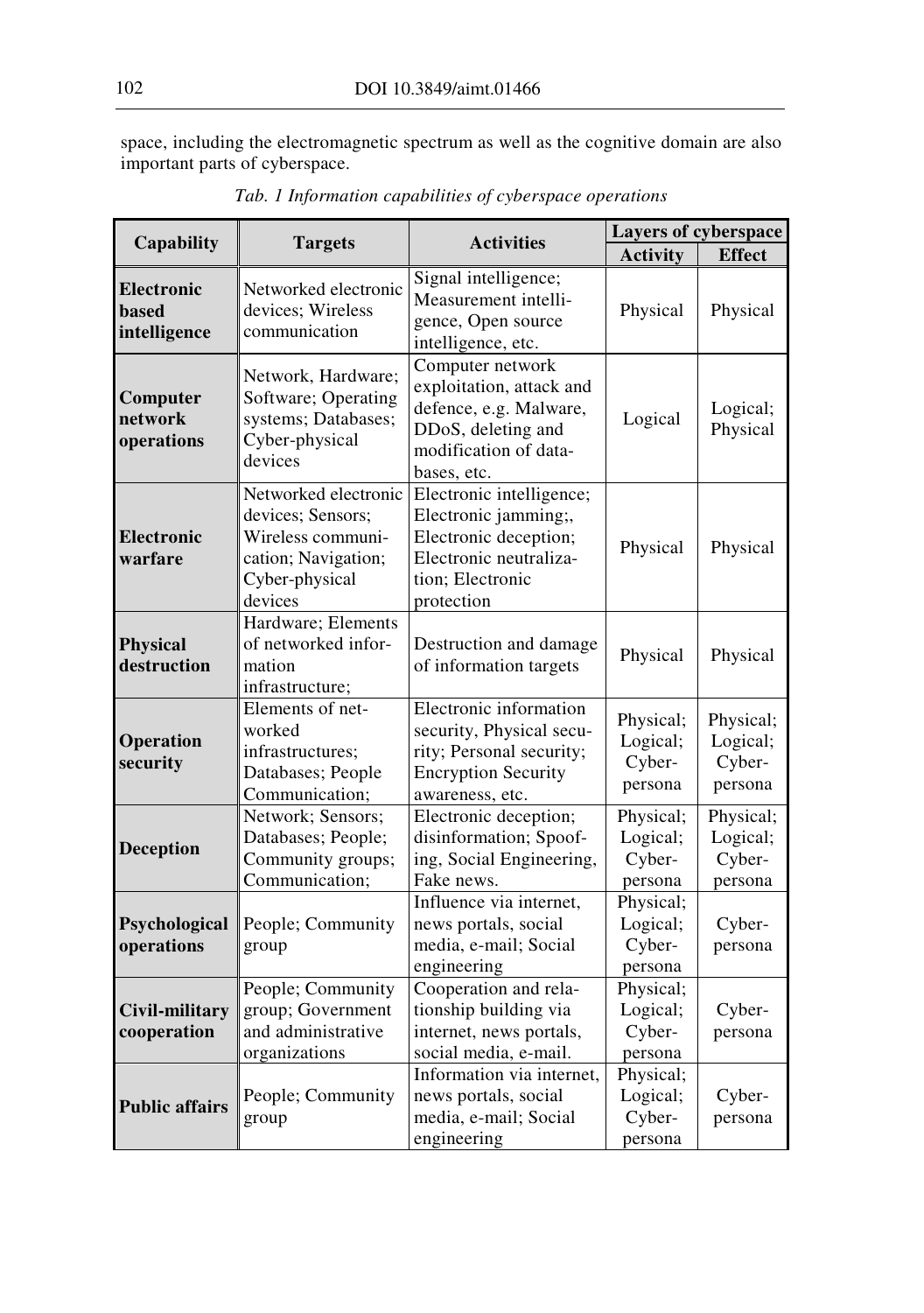The main result of this paper is that it presents that the approach of three-layered (physical, logical and cyber-persona) structure of cyberspace provides an opportunity to interpret cyberspace operations in a more complex way, which is not limited to only CNO (e.g using malwares, DDoS attack, antivirus software, etc.). The essence of this is that in a similar way to information operations we also use integrated technical and cognitive information capabilities that take advantage of each other's effects in cyberspace.

Based on the above, the research results confirm (see the Tab. 1) that the cyberspace operations are carried out in all the three layers of cyberspace as follows:

- in the logical layer using logical information activities and tools, such as malwares, DDoS attacks, firewalls, antiviruses within the networks,
- in the physical layer, namely in the electromagnetic spectrum with methods of electronic intelligence, electronic attack, as well as physical and electronic protection, and
- in the cyber-persona layer, i.e. in the cognitive domain with cognitive capabilities based on real and credible or misleading information.

Therefore, we can conclude that information activities in cyberspace now point beyond the traditional CNO, and thanks to wireless technologies, effective attack and defense solutions can be applied within the confines of EW, as well as in the cognitive domain due to the spread of social media. Moreover, according to a novel interpretation of cyberspace, cognitive influence can be accomplished much more effectively in a human-created social networking environment. In addition, thanks to the networked opportunities provided by the cyberspace, we can experience the information operation capabilities and effects appear not only in military operations, but also in political and economic conflict situations.

Based on the evolution of network technologies and information operations, and the analysis of cyberspace and cyberspace operations, as well as the cyberspace events in recent years, we can state:

- the interpretation of networks has now fundamentally changed and expanded with network of cyber-physical devices based on M2M connections as well as social networks,
- the physical, logical, and cyber-persona layers of cyberspace are equally important, and cyberspace activities can be accomplished in all of them,
- both technical (e.g. CNO, EW) and cognitive (e.g. PSYOPS, deception with fake news) information activities appear in cyberspace, and thus all capabilities of information operations can be interpreted in it as well.

In accordance with the principle of information operations, all these information activities are significantly more effective if they are also applied in cyberspace in an integrated and coordinated manner, and thus they can be used for influence, countermeasure and defense.

### **References**

[1] *Number of Internet of Things (IoT) Connected Devices Worldwide in 2018, 2025 and 2030* [online]. January 2021 [viewed 2021-01-27]. Available from: https://www.statista.com/statistics/802690/worldwide-connected-devices-byaccess-technology/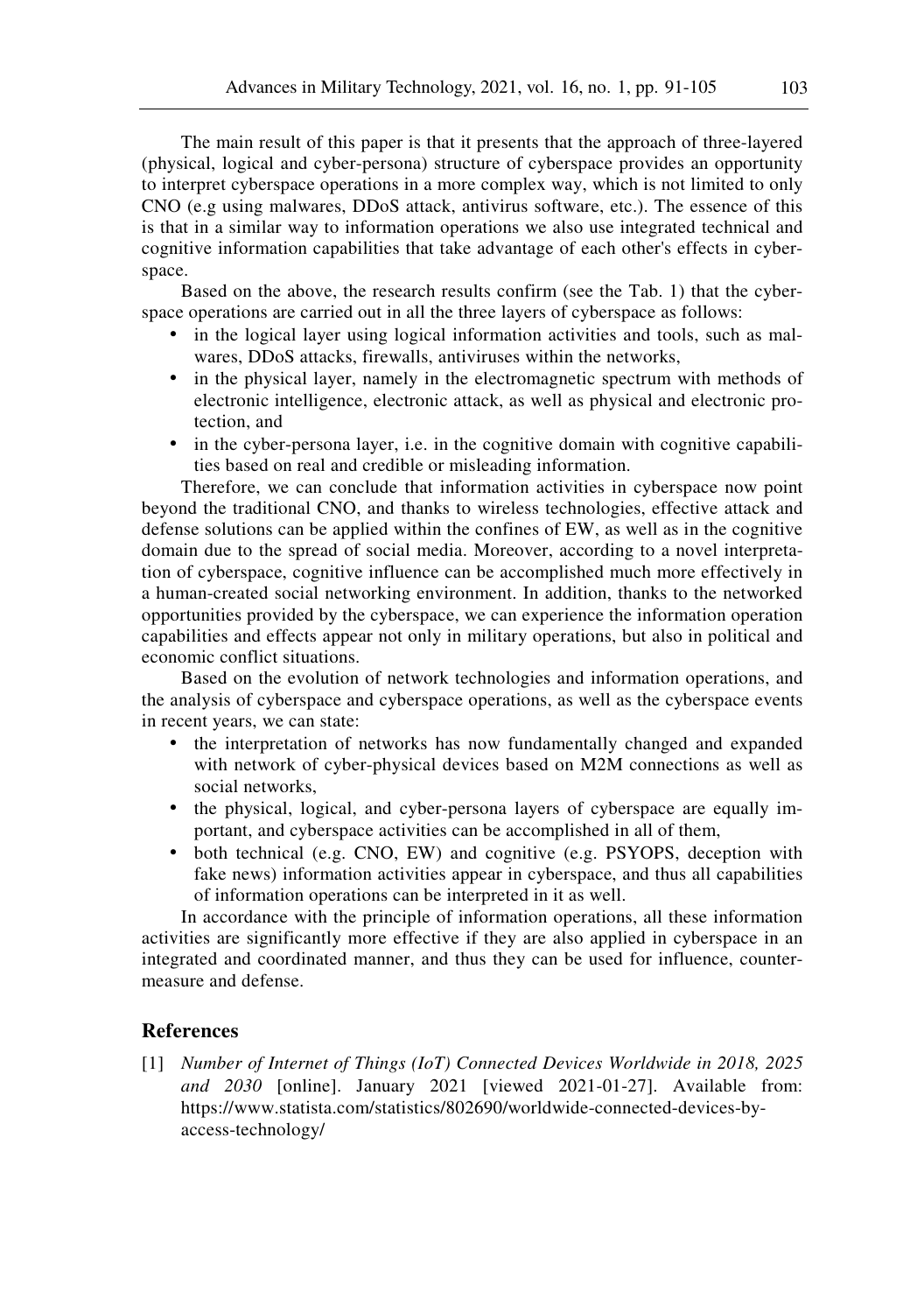- [2] FULLER, J.R. *The 4 Stages of an IoT Architecture* [online]. May 2016 [viewed 2021-01-29]. Available from: https://techbeacon.com/4-stages-iot-architecture
- [3] *Forecast Number of Mobile 5G Subscriptions Worldwide by Region from 2019 to 2026* [online]. January 2021 [viewed 2021-01-17]. Available from: https://www.statista.com/statistics/760275/5g-mobile-subscriptions-worldwide/
- [4] *DARPA Wants to Militarise the IoT* [online]. [viewed 2021-01-21]. Available from: https://internetofbusiness.com/darpa-wants-militarise-iot/
- [5] *Military Applications of Internet of Things* [online]. NATO Science and Technology Organization, 2016 [viewed 2021-01-21]. Available from: https://www.sto.nato.int/Lists/test1/activitydetails.aspx?ID=16536
- [6] RELIA, S. *Cyber Warfare: Its Implications on National Security.* New Delhi: Vij Books India, 2015. ISBN 978-93-84464-82-0.
- [7] *Overview of Cybersecurity* [online]. April 2008 [viewed 2020-12-06]. Available from: https://www.itu.int/rec/dologin\_pub.asp?lang=e&id=T-REC-X.1205-200804- I!!PDF-E&type=items
- [8] *DoD Dictionary of Military and Associated Terms* [online]. June 2020 [viewed 2020-12-06]. Available from: http://www.jcs.mil/Portals/36/Documents/Doctrine /pubs/dictionary.pdf
- [9] KE X., Q. YI and Y. KUN. A Tutorial on Internet of Things: From A Heterogeneous Network Integration Perspective*. IEEE Network,* 2016, **30**(2), pp. 102-108. DOI 10.1109/MNET.2016.7437031.
- [10] FM 3-12, *Cyberspace and Electronic Warfare Operations* [online]. April 2017 [viewed 2020-12-06]. Available from: https://fas.org/irp/doddir/army/fm3-12.pdf
- [11] JP 3-12, *Cyberspace Operations* [online]. June 2018 [viewed 2020-12-06]. Available from: https://www.jcs.mil/Portals/36/Documents/Doctrine/pubs/jp3\_12.pdf
- [12] PORCHE III, I.R., C. PAUL, C.C. SERENA, C.P. CLARKE, E.-E. JOHNSON and D. HERRICK. *Tactical Cyber. Building a Strategy for Cyber Support to Corps and Below.* Santa Monica: RAND, 2017. ISBN 978-0-8330-9608-1.
- [13] *Cyber Primer* [online]. 2nd ed. Swindon: Ministry of Defence, 2016 [viewed 2020-12-06]. Available from: https://assets.publishing.service.gov.uk/government/ uploads/system/uploads/attachment\_data/file/549291/20160720-Cyber\_Primer\_ ed\_2\_secured.pdf
- [14] *Aspects and Pillars of Cyber Security* [online]. [viewed 2020-12-06]. Available from: https://www.usna.edu/CyberDept/sy110/calendar.php?type=class&event=2
- [15] *Terms & Definitions of Interest for DoD Counterintelligence Professionals* [online]. May 2011 [viewed 2020-12-06]. Available from: https://www.dni.gov/ files/NCSC/documents/ci/CI\_Glossary.pdf
- [16] *Joint Doctrine Note 2/13 Information Superiority* [online]*.* Swindon: Ministry of Defence, 2013. [viewed 2020-12-05]. Available from: https://assets.publishing. service.gov.uk/government/uploads/system/uploads/attachment\_data/file/819814/ archive\_doctrine\_uk\_info\_superiority\_jdn\_2\_13.pdf
- [17] HAIG, Zs. *Information Operations in the Cyberspace* (in Hungarian). Budapest: Dialog Campus, 2018. ISBN 978-615-5945-04-5.